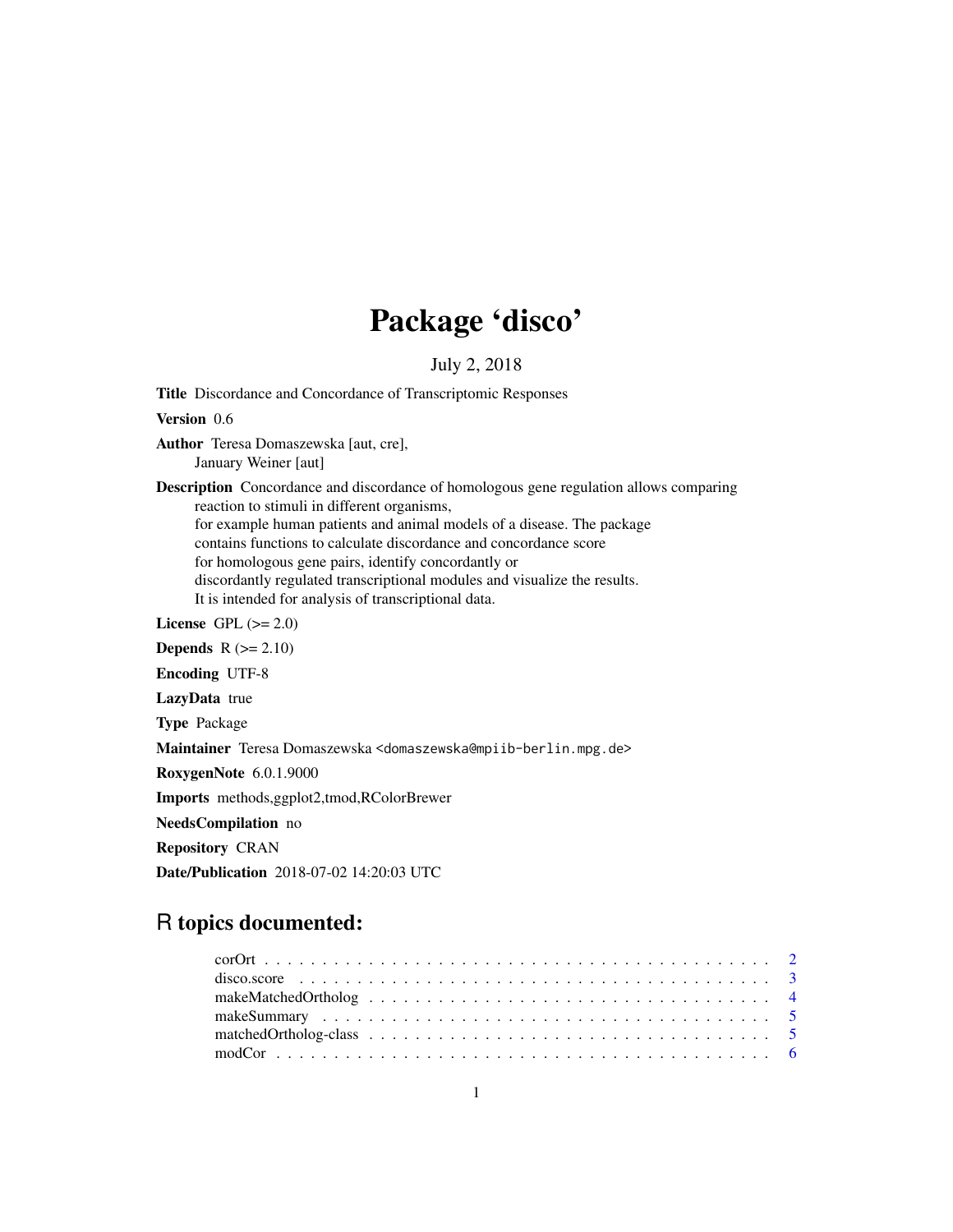#### <span id="page-1-0"></span> $2 \cos \theta$

#### $\blacksquare$

corOrt *Calculate ortholog gene correlation coefficients*

#### Description

Calculate correlation between sets of matched orthologous genes using either method from Takao et al. (2015) or Seok et al. (2013)

#### Usage

 $corOrt(x, g = NULL, pval = 0.05, 1fc = 0)$ 

#### Arguments

| x    | an object of class matched Ortholog                                                                                                              |
|------|--------------------------------------------------------------------------------------------------------------------------------------------------|
| g    | either a vector of gene names of genes of interest, or an object of class "tmod"<br>with definitions of modules. If NULL, all genes will be used |
| pval | p value threshold                                                                                                                                |
| lfc. | log 2 fold change threshold                                                                                                                      |

#### Details

This function calculates Pearson Correlation, squared Pearson correlation and Spearman correlation for mouse and human logFC values for genes with significant p-values for differential regulation. As in PNAS 2013 110 (9) 3507-3512, for the calculation of squared Pearson correlation coefficient all the genes that are significantly regulated in at least one specie are taken into account, while for the calculation of Spearman's correlation coefficient only the genes significantly regulated in both species as in PNAS 2015 112 (4) 1167-1172.

The parameters can be calculated either for all genes in the orthologs object, for an explicit list of genes as a character vector parameter g, or for a set of tmod modules, if the parameter g is an object of class tmod.

#### Value

corOrt returns a data frame with the following columns:

- r Pearson correlation coefficient r
- Seok correlation measure described by Seok et al. squared Pearson r correlation coefficient for genes significantly up- or downregulated in one of the two orthologous sets

Seok.N number of gene pairs that were used to calculate the Seok coefficient

rho Spearman correlation coefficient rho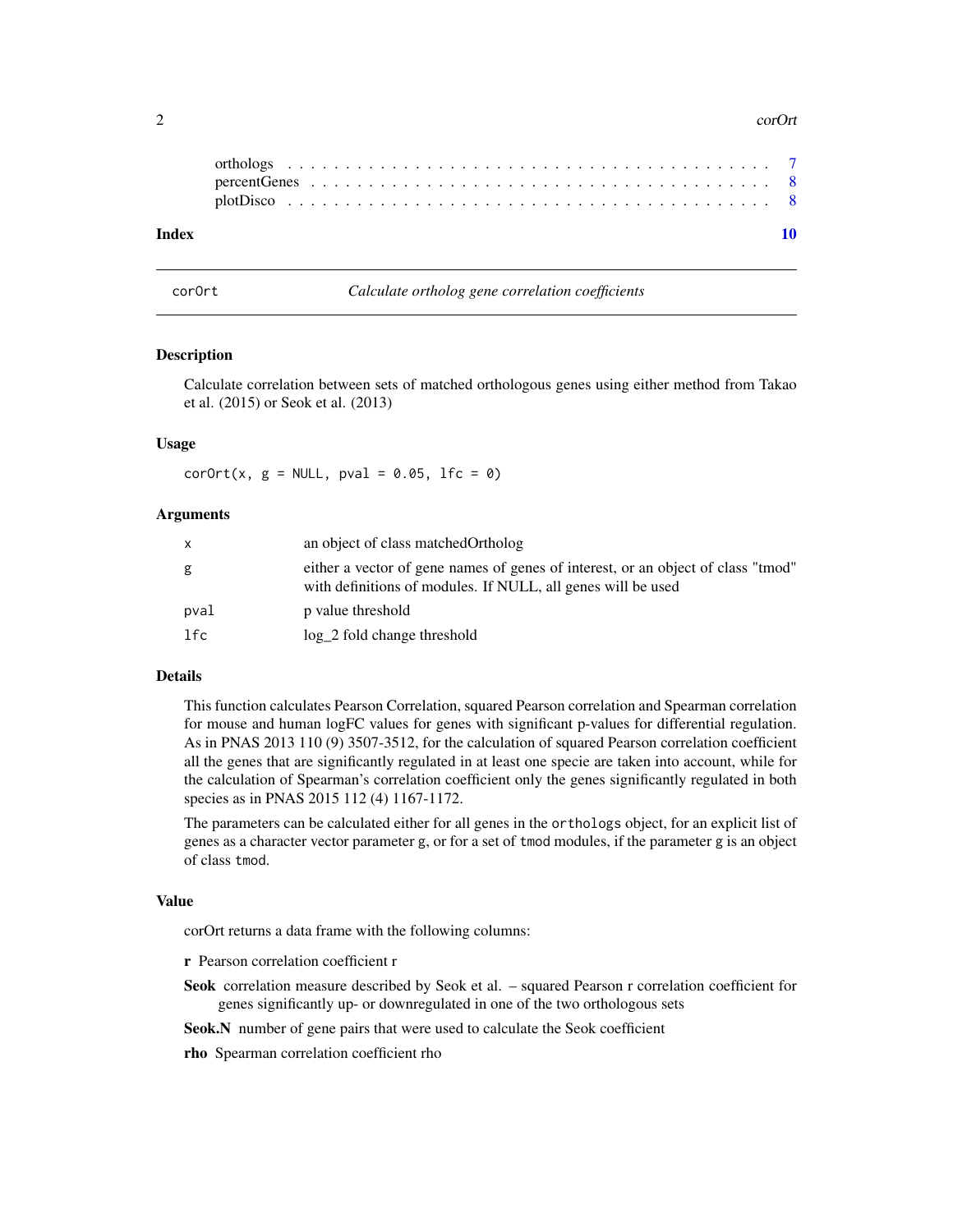- <span id="page-2-0"></span>Takao correlation measure described by Takao et al. – Spearman correlation coefficient for genes significantly up- or downregulated in both of the two gene orthologous sets
- Takao.N number of gene pairs that were used to calculate the Takao coefficient; smaller or equal to Seok.N

N total number of gene pairs in the given gene set

#### Bibliography

Seok, Junhee, et al. "Genomic responses in mouse models poorly mimic human inflammatory diseases." Proceedings of the National Academy of Sciences 110.9 (2013): 3507-3512.

Takao, Keizo, and Tsuyoshi Miyakawa. "Genomic responses in mouse models greatly mimic human inflammatory diseases." Proceedings of the National Academy of Sciences 112.4 (2015): 1167- 1172.

#### See Also

modCor

#### Examples

```
library(tmod)
data(tmod)
data(orthologs)
a <- corOrt(orthologs)
disco <- disco.score(orthologs)
ord <- order(disco, decreasing = TRUE)
concordant <- tmodCERNOtest(toupper(orthologs$genes)[ord])
corOrt(orthologs, g=tmod[concordant$ID])
```

| disco.score | Calculate concordance score for differentially expressed genes in two |
|-------------|-----------------------------------------------------------------------|
|             | data sets                                                             |

#### Description

For each pair of matched (orthologous) genes from an object of class mtchedOrtholog calculates the concordance / discordance score. The rationale is to formulate a metric allowing to compare heterologous data sets, e.g. data sets from different sources, technical platforms or even organisms.

#### Usage

disco.score(x)

#### Arguments

x object of class matchedOrtholog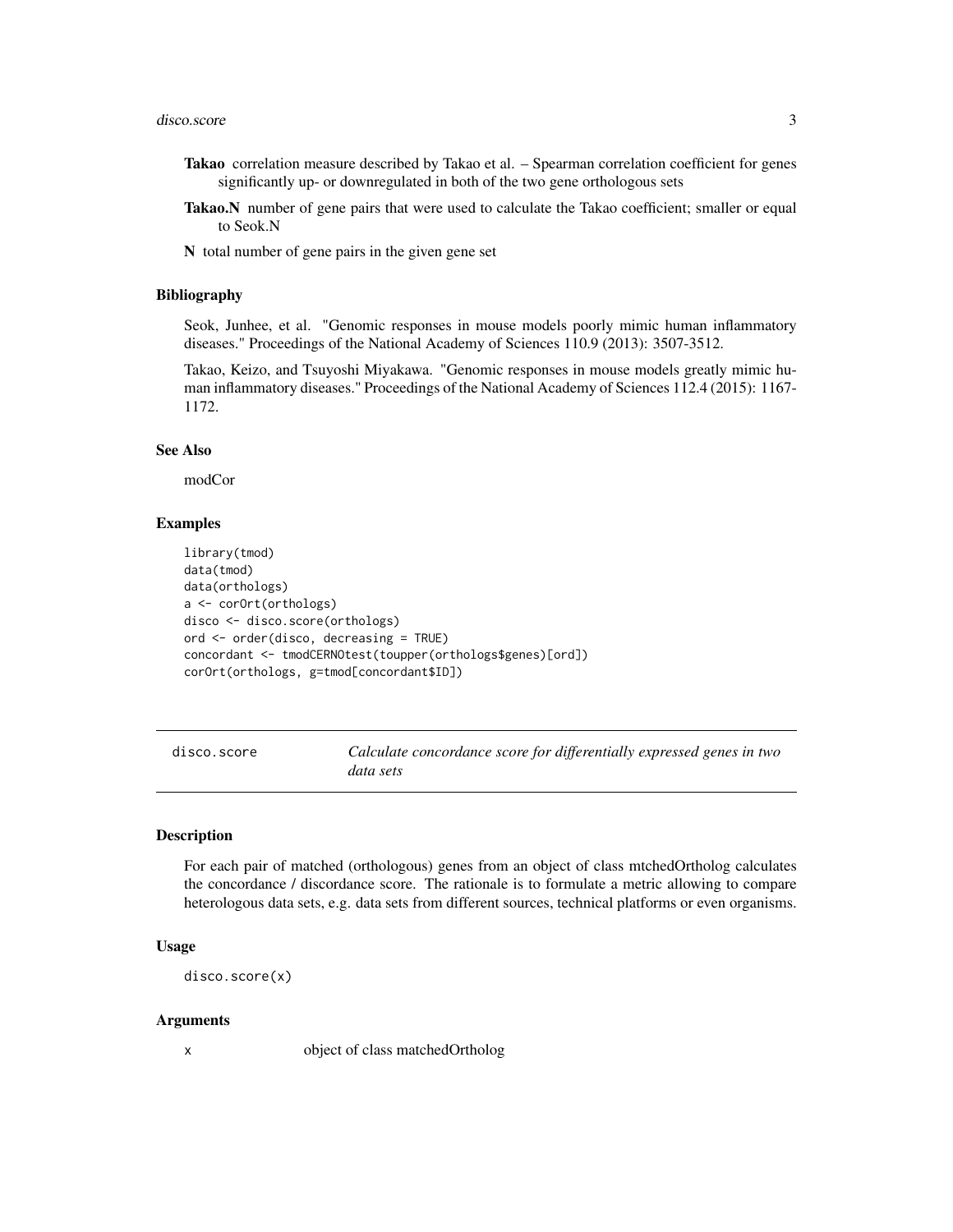#### <span id="page-3-0"></span>Details

disco.score :=  $|logFC_1| \cdot |logFC_2| \cdot (|log_{10}(p_1)| + |log_{10}(p_2)|) \cdot sign(logFC_1) \cdot sign(logFC_2)$ 

Where

 $logFC_1$  log fold change of the expression change of the gene from the first data set

 $logFC_2$  log fold change of the expression change of the gene from the second data set

 $p1$  differential regulation p-value for the gene from the first data set

 $p2$  differential regulation p-value for the gene from the second data set

#### Value

A numerical vector of the disco scores

#### Examples

```
data(orthologs)
orthologs$disco.score <- disco.score(orthologs)
```
makeMatchedOrtholog *Create an object of class matchedOrtholog*

#### Description

Create an object representing regulation in two sets of genes (e.g. from two organisms).

#### Usage

```
makeMatchedOrtholog(names, genes, lfc1, lfc2, pval1, pval2, row.names = NULL,
 extra = NULL
```
#### **Arguments**

| names        | character vector with names of the matched sets                            |
|--------------|----------------------------------------------------------------------------|
| genes        | names associated with the ortholog pairs                                   |
| lfc1, lfc2   | log fold changes or effect sizes                                           |
| pval1, pval2 | vectors of p values for the two data sets                                  |
| row.names    | character vector to be used as row names for the data set                  |
| extra        | a data frame or a vector with the same length or number of rows as "genes" |

#### Details

The object contains a mapping between two sets of genes and the associated effect sizes (i.e. log fold changes) and p-values used to calculate disco score and other statistics.

#### See Also

matchedOrtholog-class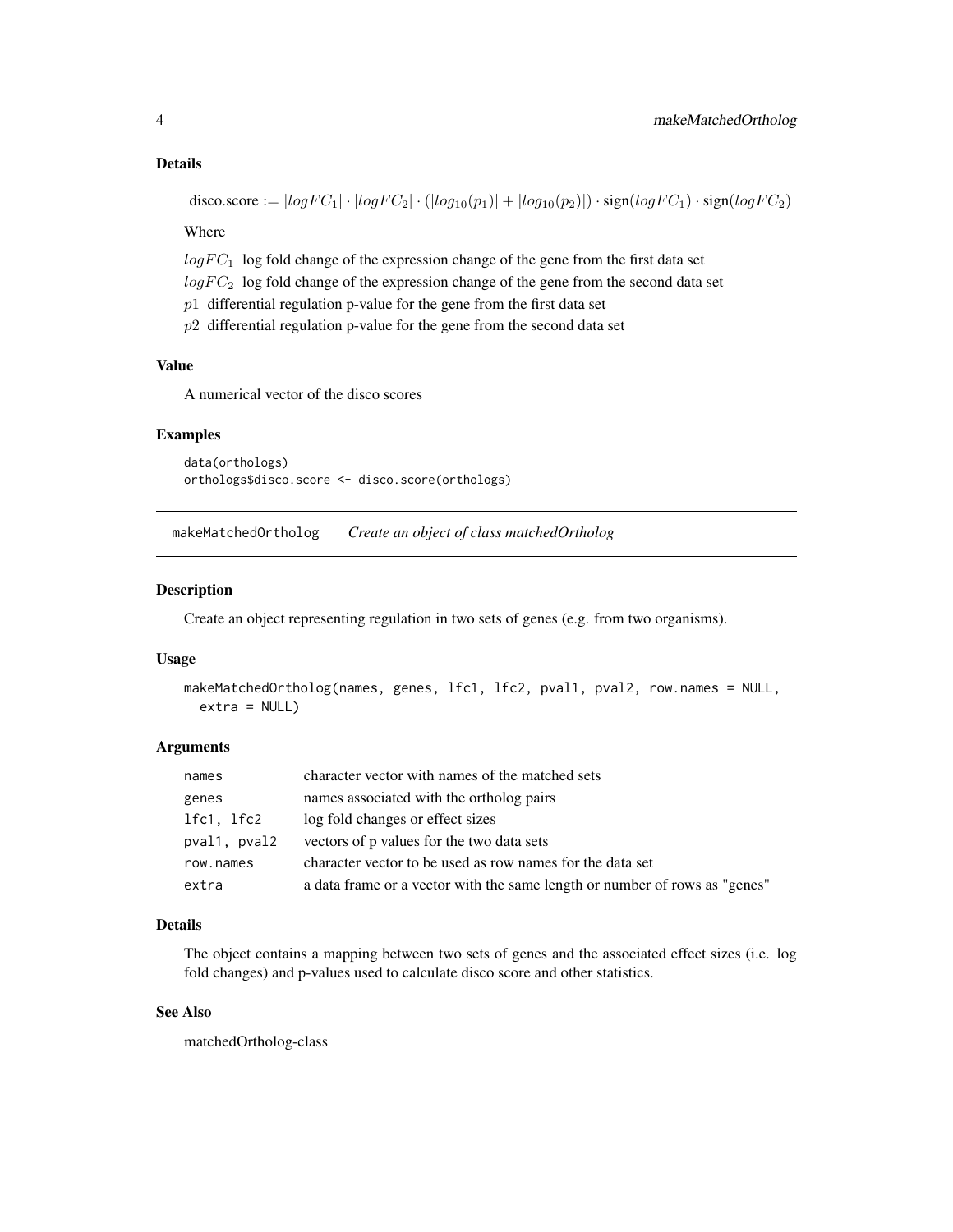<span id="page-4-0"></span>

#### Description

Summarize numbers of enriched modules in an unrestricted number of comparisons and list all the modules that belong to intersection of specified comparisons.

#### Usage

```
makeSummary(...)
```
#### Arguments

... any number of data frames created as a result of tmodCERNOtest functions

#### Value

list of two elements: RowN - list, each element of it contains number of rows in every subsequent comparison, int character vector with IDs of all modules belonging to the intersection of comparisons provided as the input

#### Examples

```
library(tmod)
data(tmod)
data(orthologs)
disco <- disco.score(orthologs)
g <- toupper(orthologs$genes)
concordant <- tmodCERNOtest(g[order(disco, decreasing = TRUE)])
discordant <- tmodCERNOtest(g[order(disco)])
sum1 <- makeSummary(concordant, discordant)
```
matchedOrtholog-class *S4 class for disco*

#### Description

S4 class for disco

#### Usage

```
## S4 method for signature 'matchedOrtholog'
show(object)
```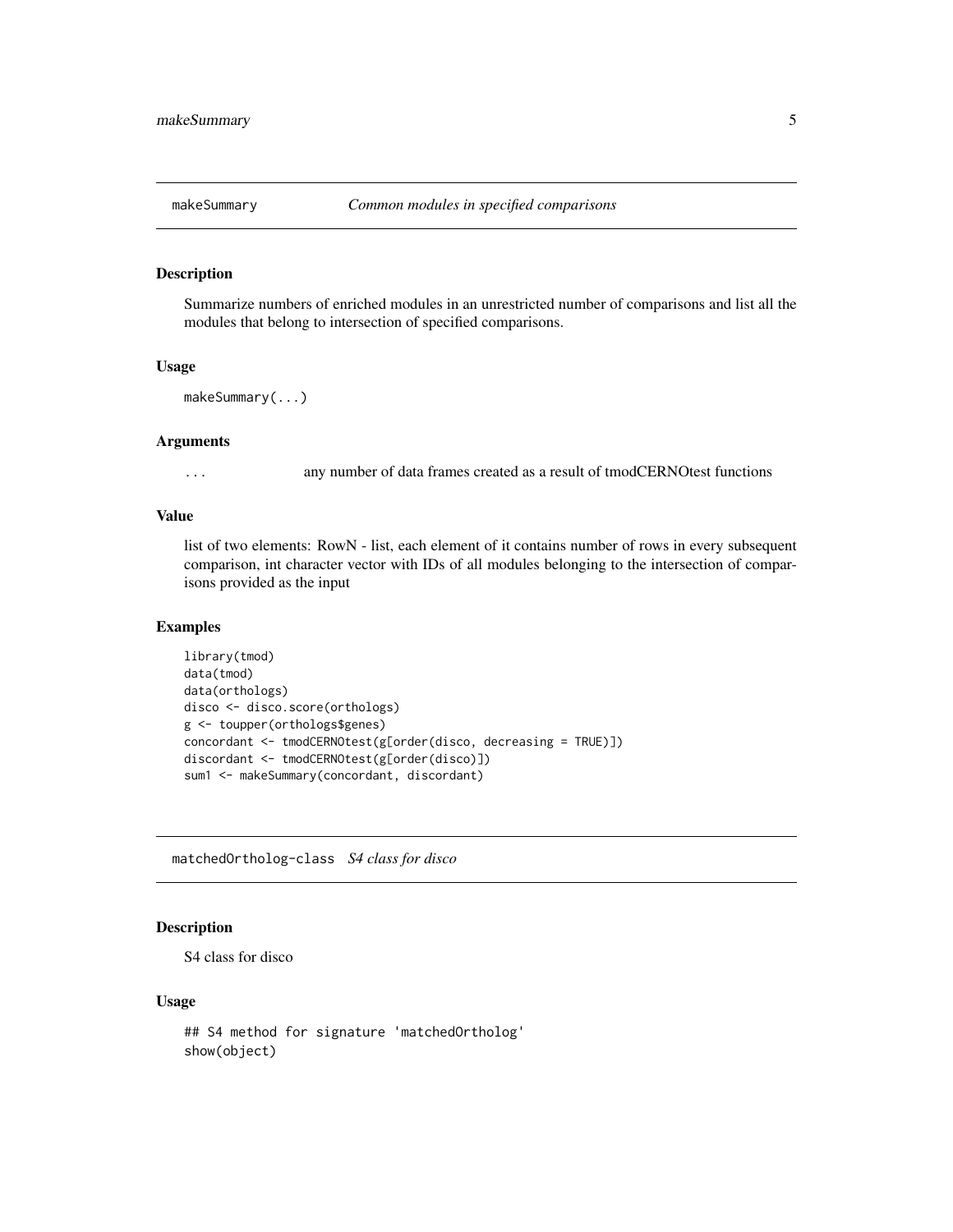#### <span id="page-5-0"></span>Arguments

object An object of the matchedOrtholog class

#### Details

Class for holding matched orthologs and associated data. See makeMatchedOrholog for details.

#### See Also

makeMatchedOrholog

modCor *Calculate correlation between regulation of orthologous genes in a chosen gene set*

#### Description

Calculates correlation between regulation of group of genes in two data sets. Takes as arguments an object of class matchedOrtholog, a vector of genes of interest (for example, genes belonging to an expression module) and method of correlation calculation. The function also checks how many of the genes in the vector are present in the matchedOrtholog object. frame.

#### Usage

 $modCor(x, g = NULL, method = "pearson")$ 

#### Arguments

|        | an object of class matched Ortholog                                                                                                              |
|--------|--------------------------------------------------------------------------------------------------------------------------------------------------|
| g      | either a vector of gene names of genes of interest, or an object of class "tmod"<br>with definitions of modules. If NULL, all genes will be used |
| method | method for calculation of correlation (default: pearson)                                                                                         |

#### Value

data frame with two columns: Cor - calculated correlation between the genes, P.Value - p value from test of significance of the correlation, NGenes - number of genes included in correlation calculation. Row names of the data frame correspond to the names of the modules.

#### Examples

```
library(tmod)
data(tmod)
data(orthologs)
genes <- tmod$MODULES2GENES[["LI.M0"]]
a <- modCor(orthologs, genes)
```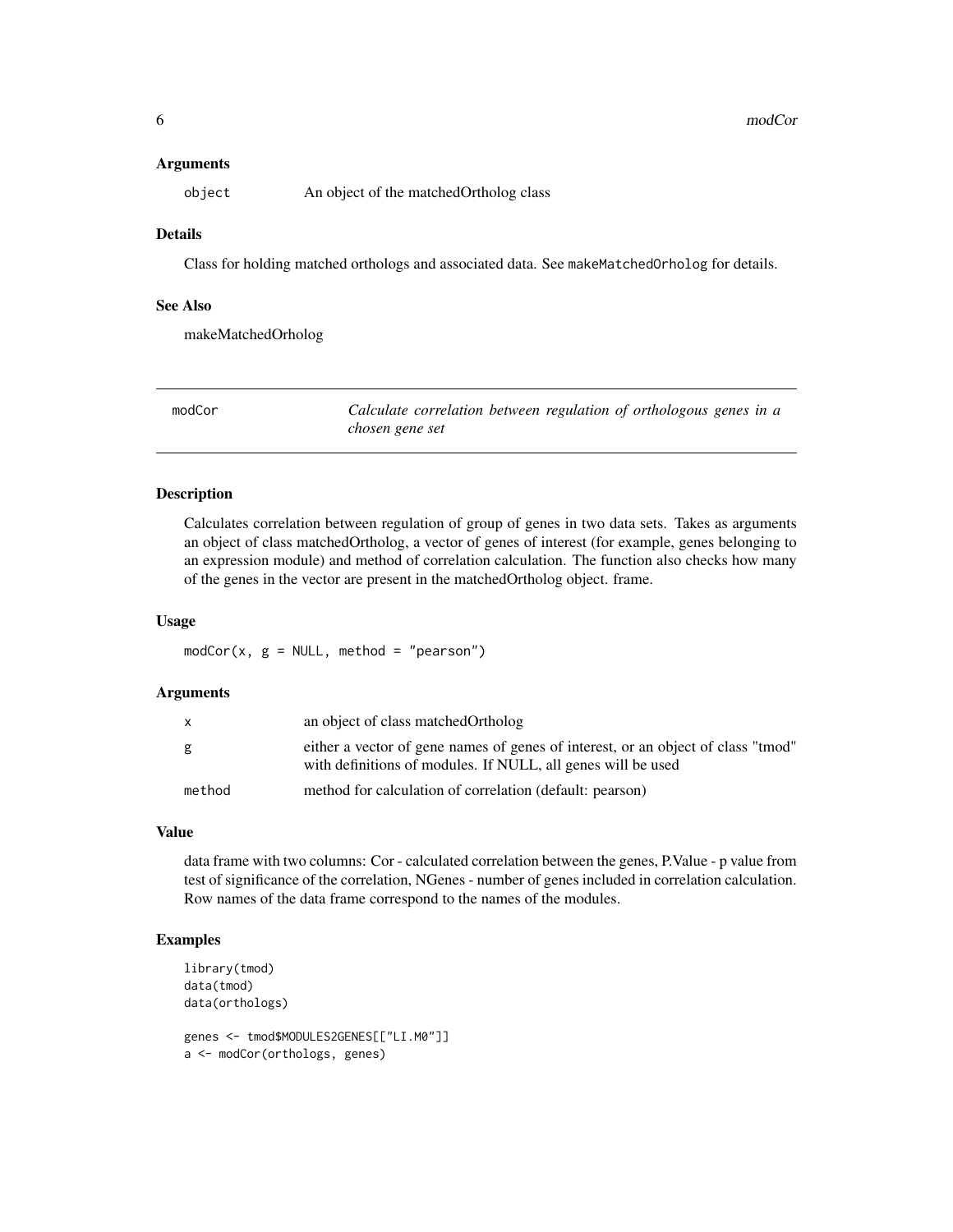#### <span id="page-6-0"></span>orthologs and the control of the control of the control of the control of the control of the control of the control of the control of the control of the control of the control of the control of the control of the control o

```
# Using tmod objects directly
a <- modCor(orthologs, tmod[c("LI.M0", "LI.M1.0")], "spearman")
```
orthologs *Example ortholog data set*

#### Description

Example object of class matchedOrtholog containing mouse and human data sets

#### Details

The matchedOrtholog object orthologs contains matched orthologous genes from mouse and human samples, and the results of differential expression analysis as  $log_2$  fold changes and p-values.

The human data set contains blood transcriptional profiles of 46 TB patients and 62 healthy individuals and is available on the Gene Expression Omnibus database under the accession number GSE28623 (Maertzdorf et al., 2011).

The mouse data set was derived from 129S2 mice infected with TB for 24h (5 mice) and before infection (5 mice) and is available under the accession number GSE89392. The data sets have been analyzed with limma R package for differential expression analysis (Ritchie et al., 2015). The data sets were background corrected using the normexp method and quantile normalized between arrays. Limma lmFit function was used to fit linear models which included the factors: stimulus type and time point. The p-values were calculated based on the moderated t-statistic and most differentially regulated genes were retrieved with topTable function. Orthologous genes were assigned to each other between corresponding human and mouse data sets used in each comparison. Probe names specific to the microarray used were assigned an ENSEMBL identifier with use of mapIds function from the biomaRt package (version 2.24.1, Durinck et al., 2005; Durinck, Spellman, Birney, & Huber, 2009).

Multiple repeating probes were averaged by applying limma avereps function. Then, orthologous human and mouse genes were identified with biomaRt getLDS function based on homology mapping between different species interlinked in Ensembl data base (with attributes and filters defined as ensembl\_gene\_id. Only the putative orthologs with a 1:1 mapping (no potential in-paralogs) were included in the further analysis.

The gene names in the object correspond to the human gene names.

#### Examples

```
data(orthologs)
# view the object as a data frame
head(as(orthologs, "data.frame"))
# calculate the disco score
ds <- disco.score(orthologs)
```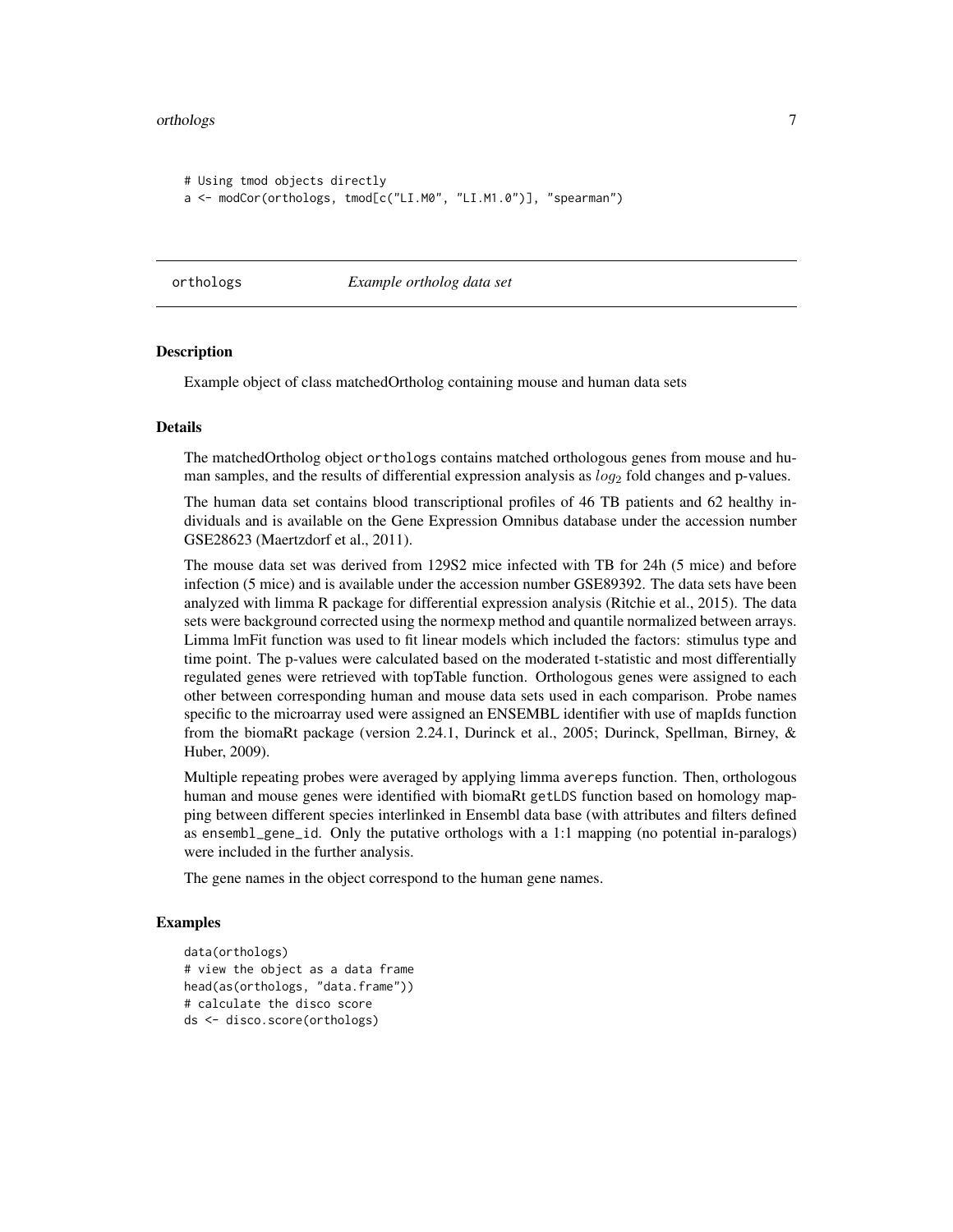<span id="page-7-0"></span>

#### Description

This function counts the number of genes in modules specified in data.frame created by tmodCER-NOtest function and returns percentage of those genes which are present in data.frame on the basis of which the enrichment was calculated, as well as original number of genes present in the module.

#### Usage

```
percentGenes(orthologs, mset = NULL)
```
#### Arguments

| orthologs | object of class matched Ortholog                                                            |
|-----------|---------------------------------------------------------------------------------------------|
| mset      | a tmod module set (object of class tmod). If NULL, the default tmod object will<br>be used. |

#### Value

data frame with columns specifying percentages of genes present in subsequent modules "p\_genes" and the overall amount of genes in the modules "all\_genes"

#### Examples

```
library(tmod)
data(tmod)
data(orthologs)
disco <- disco.score(orthologs)
ord <- order(disco, decreasing = TRUE)
concordant <- tmodCERNOtest(toupper(orthologs$genes)[ord])
modtable <- percentGenes(orthologs, tmod[concordant$ID])
cbind(concordant, modtable)
```
plotDisco *plots log2FC of the corresponding genes against each other*

#### Description

Creates a plot of log2FC of the chosen genes in one data set against log2FC of corresponding genes in the other data set. Each dot represents a gene and is colored according to disco.score calculated for this pair of heterologous genes: the stronger is red color the more concordantly regulated is the gene pair, and the stronger is the blue color, the more discordantly regulated is the gene pair.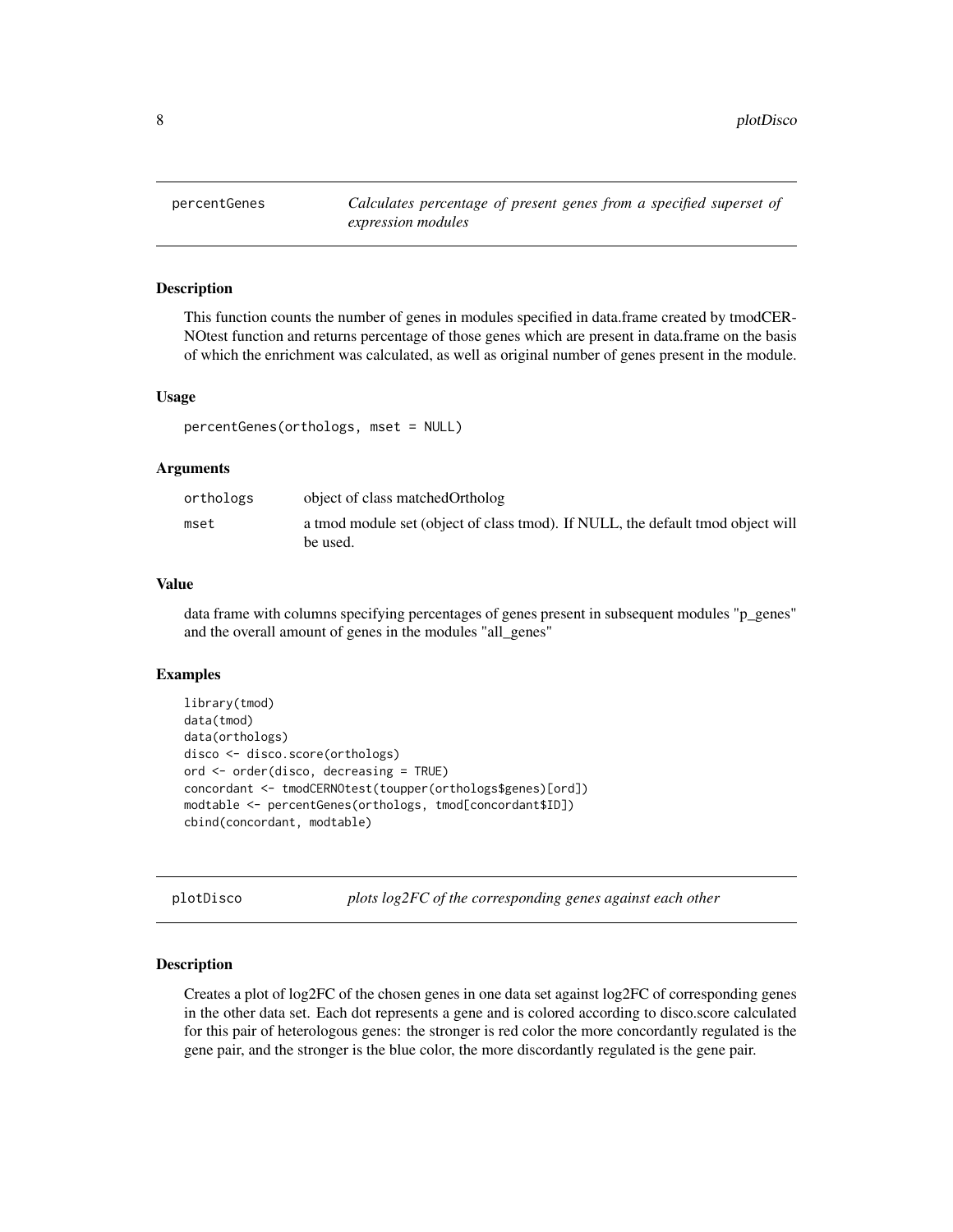#### plotDisco 9

#### Usage

plotDisco(x, disco.score, g = NULL)

#### Arguments

| X           | an object of class matched Ortholog                                                                                                                   |
|-------------|-------------------------------------------------------------------------------------------------------------------------------------------------------|
| disco.score | a numerical vector of values of disco.score assigned to each orthologous gene<br>pair, ordered according to the gene order in matched Ortholog object |
| g           | either a vector of gene names of genes of interest                                                                                                    |

#### Value

plot

### Examples

```
library(tmod)
data(tmod)
data(orthologs)
ds <- disco.score(orthologs)
plotDisco(orthologs, ds, tmod$MODULES2GENES[["LI.M1.0"]])
```